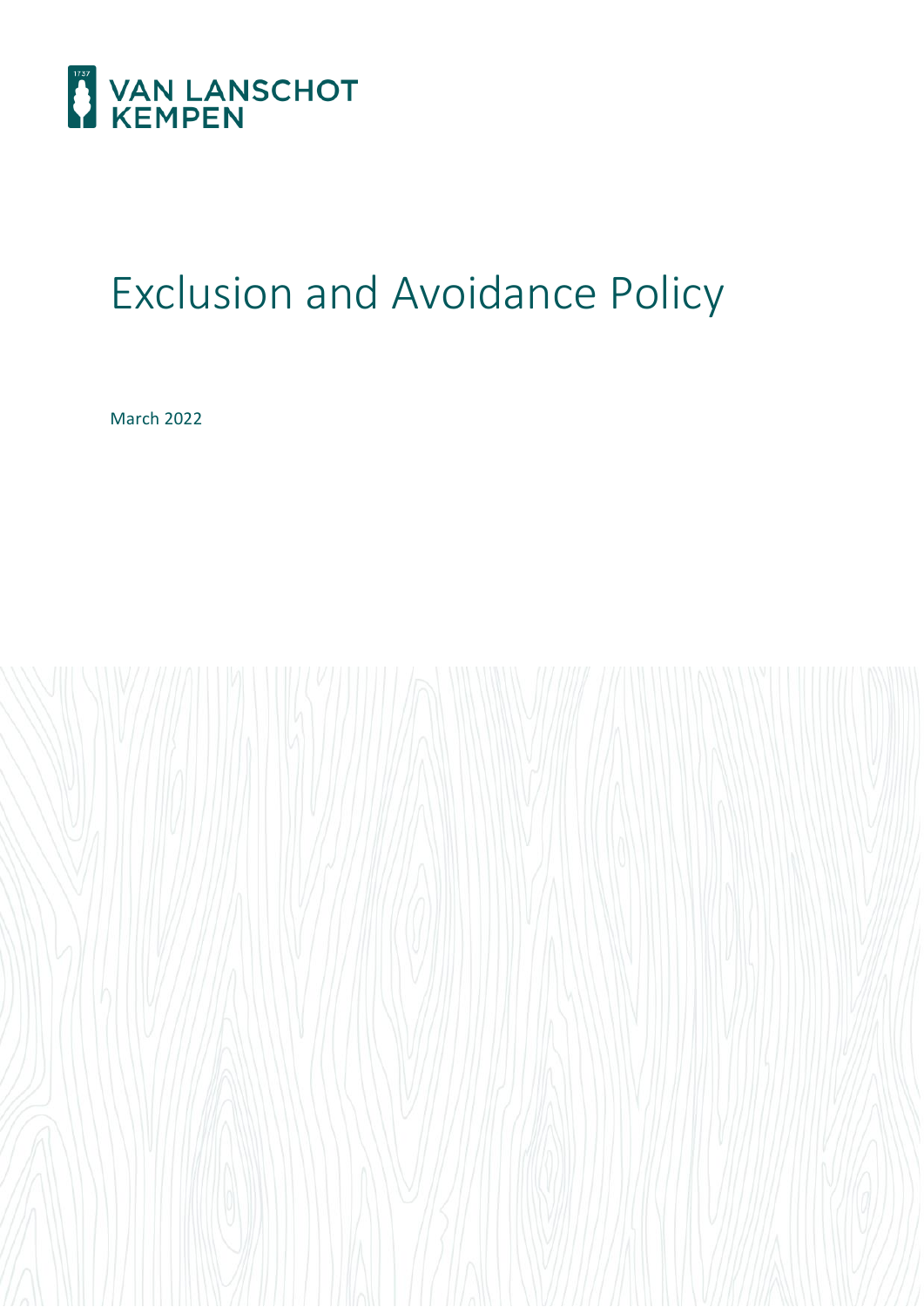# Contents

TR

|  | 1. Introduction                                              | 3  |
|--|--------------------------------------------------------------|----|
|  | 2. Exclusions                                                | 4  |
|  | Weapons<br>2.1                                               | 4  |
|  | Tobacco<br>$2.2^{\circ}$                                     | 6  |
|  | Climate related exclusions: coal mining and tar sands<br>2.3 | 7  |
|  | Government bond exclusions<br>2.4                            | 8  |
|  | 3. Avoidance                                                 | 9  |
|  | Why avoid<br>3.1                                             | 9  |
|  | How to avoid<br>3.2                                          | 9  |
|  | 4. Governance & Reporting                                    | 11 |
|  | Governance<br>4.1                                            | 11 |
|  | Reporting<br>4.2                                             | 11 |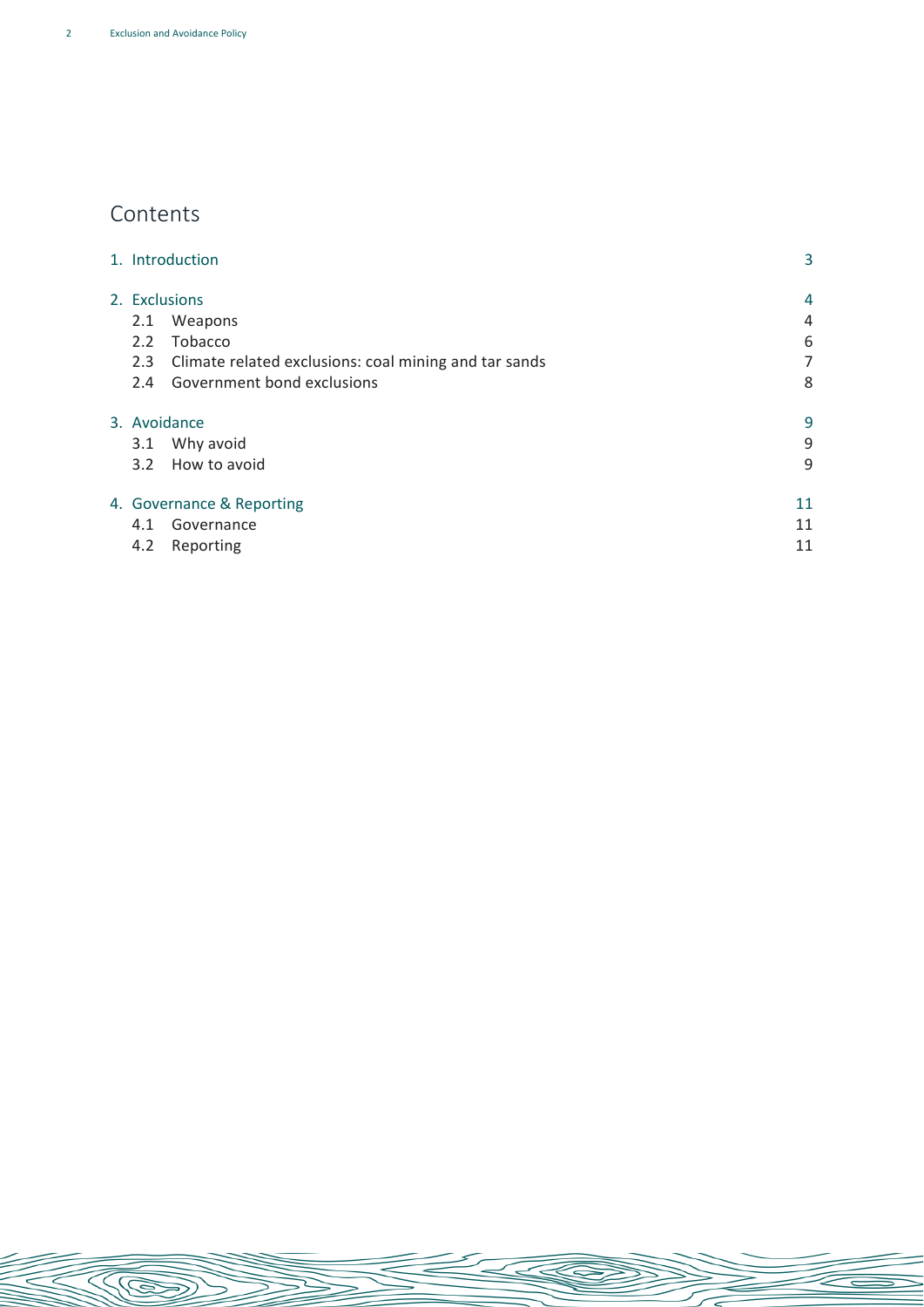# <span id="page-2-0"></span>1. Introduction

Van Lanschot Kempen wants to preserve and create wealth, in a sustainable way, for its clients and the society it serves. The minimum standard is "to do no harm". As part of its sustainability approach, Van Lanschot Kempen does not want to invest in companies and countries involved in activities with severe negative impact on people and/or environment. The activities can be product / services based or related to conduct.

Van Lanschot Kempen adheres to international guidelines and standards and support the OECD Guidelines for Multinational Enterprises, United Nations Global Compact, UN Guiding Principles on Business and Human Rights and the Principles for Responsible Investment. These key norms form the foundation of Van Lanschot Kempen's 'Convention Library', which includes over 100 conventions, treaties and initiatives. Furthermore, Van Lanschot Kempen follows a principle- based framework where relevant.

As the exclusions may be part of other Van Lanschot Kempen policies, e.g., on climate change and government bonds, the exclusion texts in this policy are derived from these policies and reference to the specific policy is given. Moreover, this Exclusion & Avoidance policy relates to all fund managers where Van Lanschot Kempen has influence. Additional exclusions may be applied in Van Lanschot Kempen's solutions but are outside the scope of this policy.

The remainder of this policy is organised into three sections: Exclusions, Avoidance and Governance & Reporting. The exclusions are predominately based on products and services, whereas the avoidance list is based on business conduct. Furthermore, the (sub)sections elaborate on both the why (reason) and the how behind the exclusions and avoidance. The final section consists of the governance and reporting of this policy.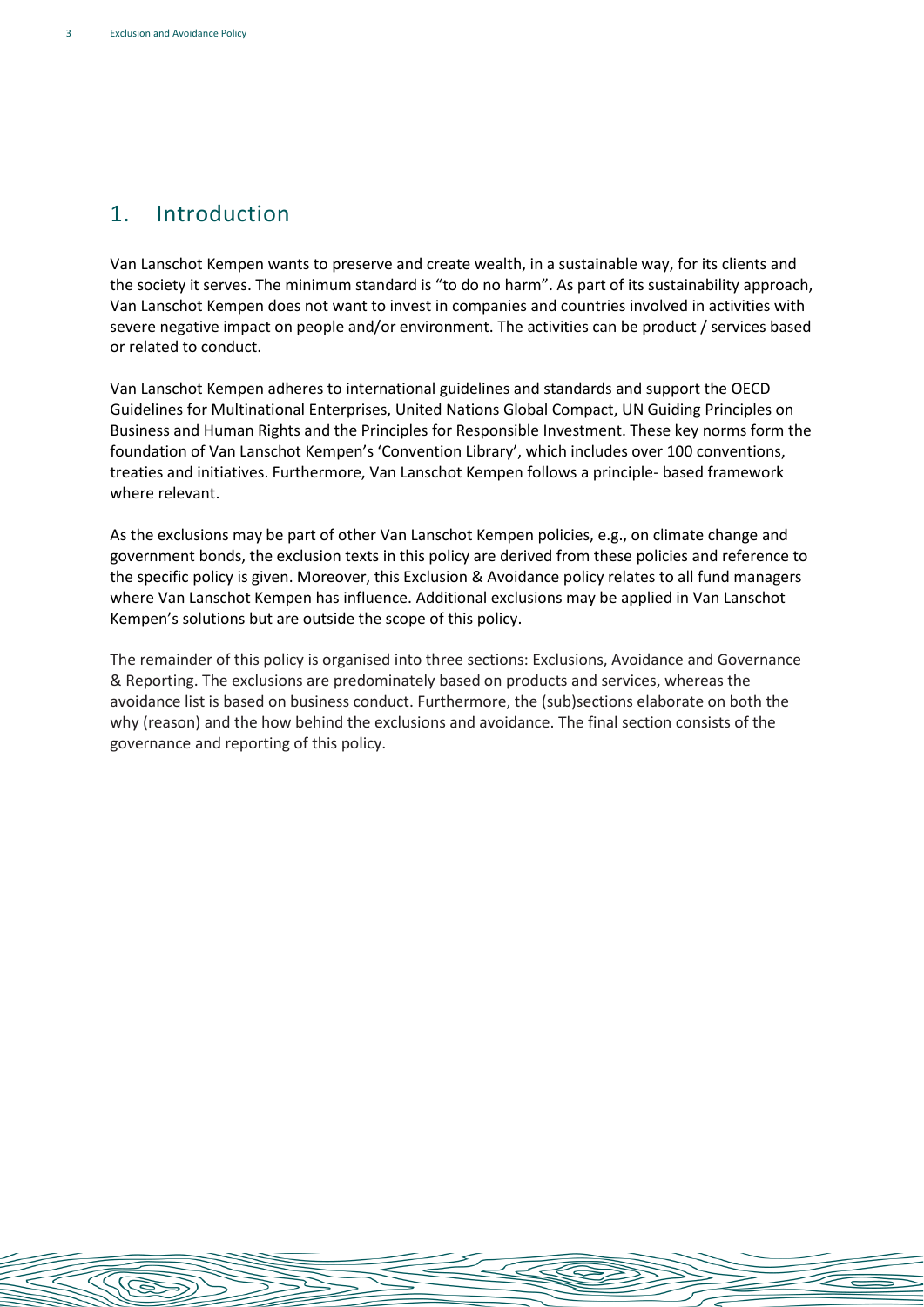# <span id="page-3-0"></span>2. Exclusions

### <span id="page-3-1"></span>2.1 Weapons

#### **A. Why exclude**

Van Lanschot Kempen wants to preserve and create wealth, in a sustainable way, for its clients and the society it serves. The minimum standard is "to do no harm". In addition, Van Lanschot Kempen aims to ensure transparency in its investment. Van Lanschot Kempen has therefore formulated a weapon policy outlining in which situations it will not invest in companies with weapon related activities $^1$ .

#### **Weapon Policy**

Van Lanschot Kempen will not consider weapon related companies for investment unless:

- 1. these companies comply with the international weapon related conventions / treaties as mentioned in the Convention Library and
- 2. these companies operate in compliance with local laws and regulations with regard to the production, storage, trading and use of weapons and
- 3. the weapons involved are not *controversial* weapons and
- 4. the weapons are not being provided to countries (or non-state actors) in the EU and/or on the UN sanction list, government violence against citizens (in fragile or failing states, countries in civil war), terrorist organisations and (organised) crime.

#### **1. International weapon-related conventions and treaties**

Van Lanschot Kempen has incorporated specific international weapon related conventions and treaties (see the Convention Library). As a policy, Van Lanschot Kempen will only consider investments in companies that comply with these conventions and treaties. For further guidance, Van Lanschot Kempen can also use other relevant (international) regulations such as, e.g., the Charter of the United Nations, the Common Military List of the European Union and the European sanction list regarding weapons.

#### **2. Local laws and regulations**

Van Lanschot Kempen only invests in companies that operate in compliance with local laws and regulations with regard to the production, storage, trading and use of weapons. Production of weapons is defined as the production and assemblage of final products, semi-manufactured products or weapon systems, ammunition, weapon guidance systems and ammunition carriers. Trading of weapons means direct trading between producer and final user of (parts of) weapons, as well as any form of intermediate trade in these (parts of) weapons.

Furthermore, Van Lanschot Kempen complies with the Dutch Besluit marktmisbruik Wft article 21 $a^2$ (since January 1, 2013). This local law forbids Dutch financial institutions of any direct or indirect support of (foreign) companies (or their majority shareholder) if these companies are producing, selling or distributing cluster ammunition.

<sup>&</sup>lt;sup>1</sup> Please note that index related derivatives can be used for portfolio management purposes and they are out of scope for our exclusion policy.

<sup>2</sup> Source in Dutch only:<https://wetten.overheid.nl/BWBR0020417/2017-07-12>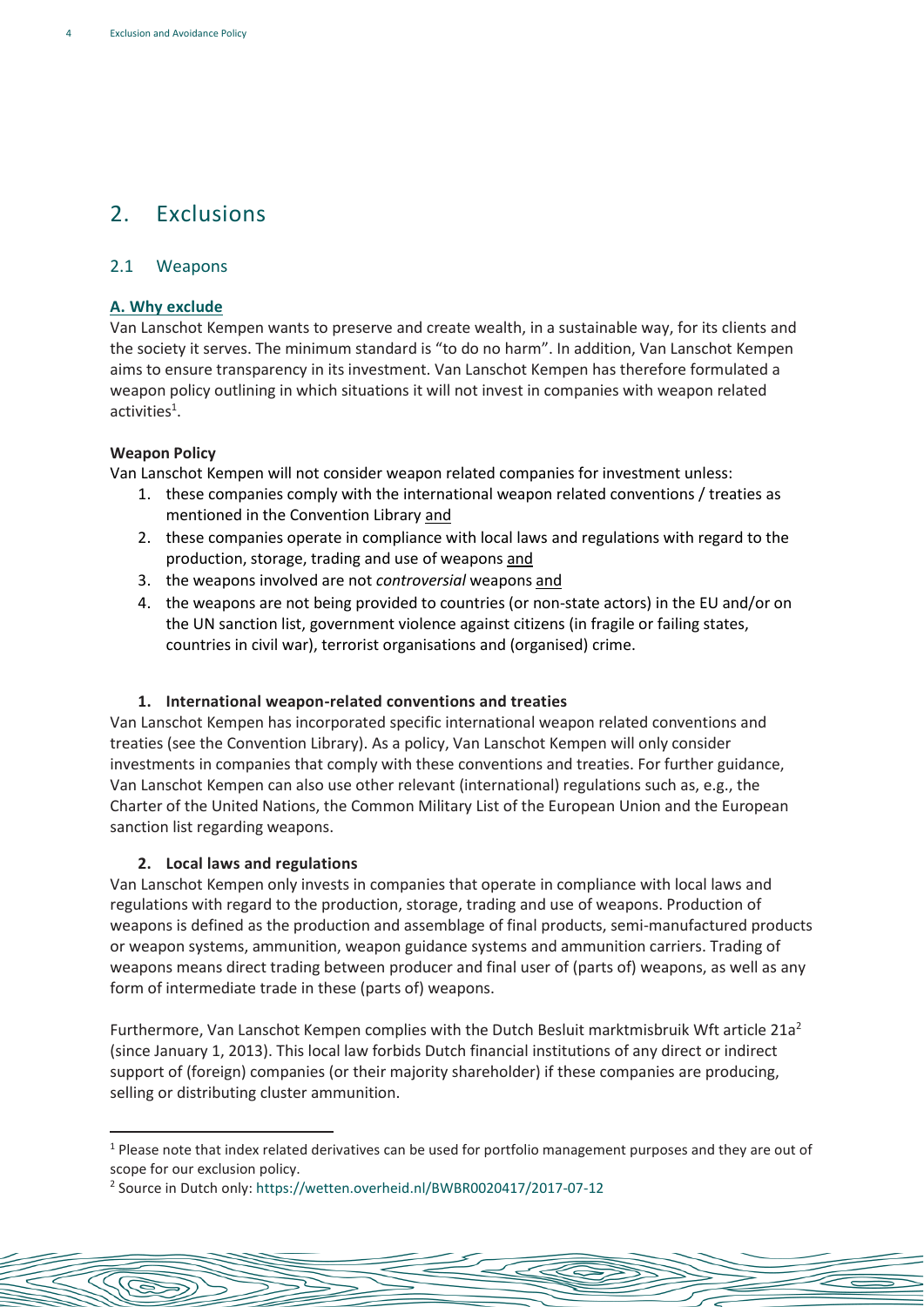#### **3. Controversial wepons**

In line with international human right law, Van Lanschot Kempen cannot condone *controversial weapons*. Controversial weapons are weapons of which the effects are disproportional and do not (cannot) distinguish between military and civil targets. Van Lanschot Kempen considers antipersonnel mines, cluster bombs, nuclear, biological and chemical weapons as controversial weapons. Van Lanschot Kempen does not invest in companies that are involved in developing, producing, testing, storing, trading and/or maintaining such weapons and ammunition.

#### Dual use criterion

In relation to controversial weapons, Van Lanschot Kempen applies a *dual use criterion.* This criterion is developed to prevent that companies that only develop, produce, test, store, maintain or trade *generic* parts that can be used in controversial weapons (e.g., steel, electronics, engines, fuel), are considered as being involved in controversial weapons. At the same time the *dual use* criterion guarantees that companies active in developing, producing, testing, storing, maintain and/or trading *essential<sup>3</sup>* parts, are flagged as being involved in controversial weapons.

On cluster munitions and ammunition carriers, Van Lanschot Kempen follows a tertiary involvement approach. This means that Van Lanschot Kempen does not invest in ammunition carriers which are involved in cluster munitions, where Van Lanschot Kempen does not make a distinction between carriers specifically versus not specifically built as delivery platform for cluster munitions. However, the ammunition carrier needs to fulfil the following criteria: (1) Van Lanschot Kempen 's data provider has evidence ('documented examples') that the aircraft/ship can be used as a delivery platform for these weapons; and/or (2) the carrier has been tested and certified for the use of these weapons.

#### **4. Weapon trade**

As a policy, Van Lanschot Kempen will exclude investments in companies that trade weapons and ammunition (both *conventional* and *controversial*) if there is a substantial risk that the weapons will be used for violence against civilians (in fragile or failing states, countries that are in civil war), terrorist organisations and (organised) crime. Van Lanschot Kempen follows the EU and/or UN sanction list (via weapon embargos) and data from our data provider regarding countries involved in violence against its citizens.

#### **B. How to exclude**

Van Lanschot Kempen uses data from external data providers for screening of the weapon policy. For the controversial weapons the following screening criteria are being used.

#### **Screening criteria controversial weapons**

*- Anti-personnel landmines:* companies involved in the production of anti-personnel landmines are excluded.

*- Chemical and biological weapon*s: companies involved in the production of chemical and biological weapons are excluded.

*- Nuclear weapons:* companies with direct involvement in nuclear weapon production are excluded. Direct involvement is established if the company is involved in the production and/or storage of

<sup>3</sup> Essential parts are parts that are specifically made for controversial weapons and don't have other – generic – applications.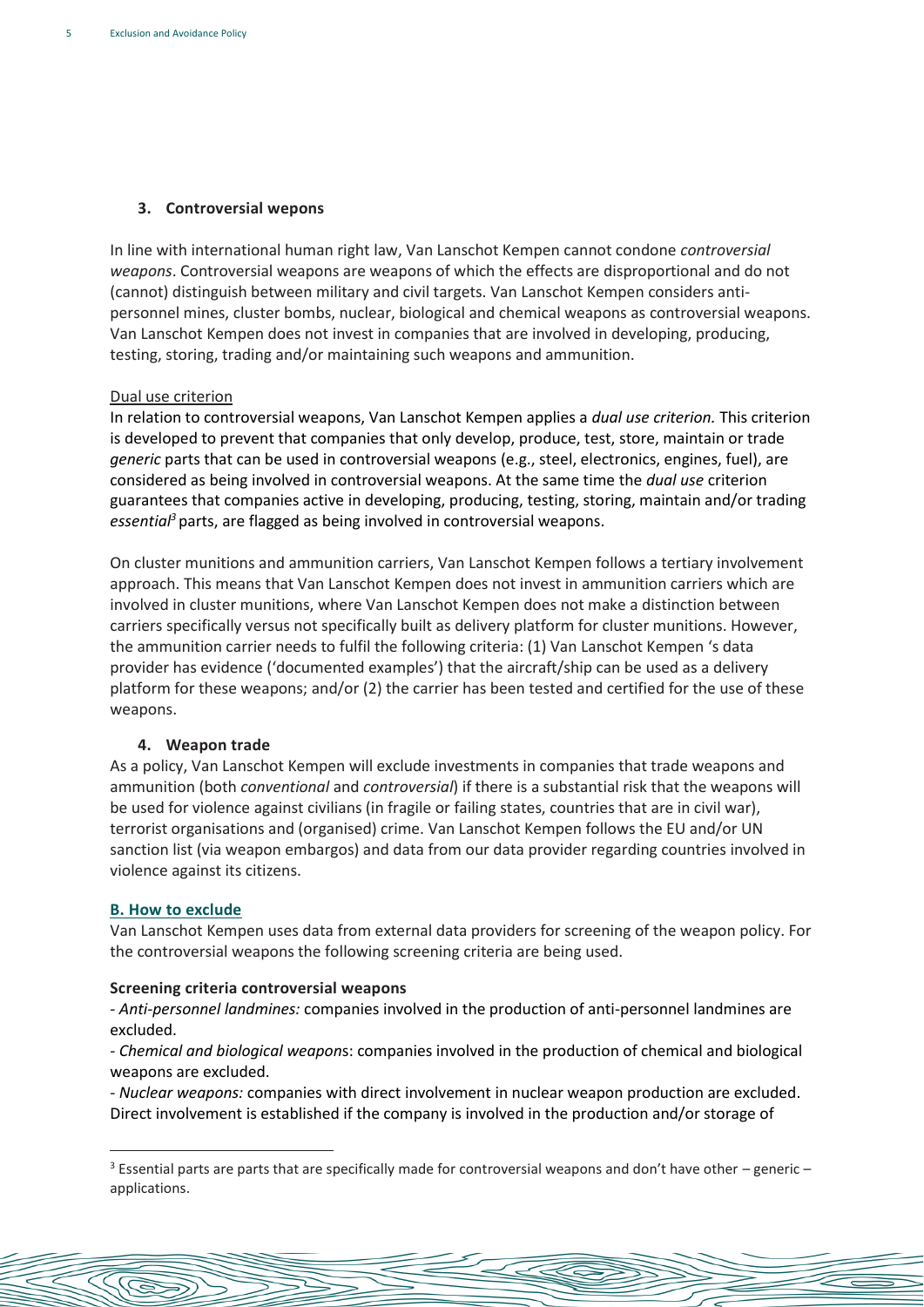fissile materials used in/for nuclear weapons. It includes companies with contracts to operate/manage facilities involved in the manufacture of fissile materials for nuclear weapons. This 'nuclear fissile material production' demonstrates that the company involved has a direct link with the actual nuclear weapon.

*- Cluster Munitions*: companies involved in the production of cluster munitions are excluded. The screening criteria for cluster munitions also exclude companies that are screened on the "ownership by/ownership of" criteria.

- Exceptions for exclusion: financial institutions that screen on involvement are not excluded.

#### **Screening for weapon trade**

For the screening for weapon trade Van Lanschot Kempen uses an external data provider. The companies excluded are involved in weapon trade transactions to countries involved in violence against its citizens.

#### **Removal of companies from the exclusion list**

Companies that are no longer involved in the production of controversial weapons nor in weapon trade to certain countries (as mentioned in part 4 above), based on the evidence provided to our data providers, will be reviewed by the Sustainability Centre. The decision to remove the companies from the exclusion list rests with the Sustainability Investment Council of Van Lanschot Kempen.

#### <span id="page-5-0"></span>2.2 Tobacco

#### **A. Why exclude**

As Van Lanschot Kempen wants to preserve and create wealth, in a sustainable way, for its clients and the society it serves, the minimum standard is "to do no harm". Next to following international guidelines and standards, Van Lanschot Kempen follows a principles-based framework, which is explained in the next paragraphs. Based on that framework, Van Lanschot Kempen is committed to not investing in companies involved in tobacco products. Overall, tobacco has severe negative impacts on people (deaths and diseases), which are reflected in the first worldwide (legally binding) health treaty for tobacco use reduction and is not essential. In the next section the framework and assessment is being described in more detail.

#### **B. How to exclude**

#### **Process**

Van Lanschot Kempen used a framework with objective criteria to come to tobacco exclusions. This framework consists of five criteria. The product / service needs to be answered positively (1a-5) - in consecutive order - and the product/service has a high negative impact (criteria 1b). For tobacco, the exclusion criteria have been met through to our assessment. The criteria have been formulated below, followed by the assessment for tobacco, leading to an overall conclusion to exclude tobacco.

1. The product / service has (a) to be, by definition, harmful to people and/or nature / environment; and (b) have a high negative impact on people and/or nature/environment when used as intended. *Tobacco*: *yes, tobacco products are by definition harmful to people and cause severe negative impact on people due to a high number of deaths (more than 8 million people each year according to the*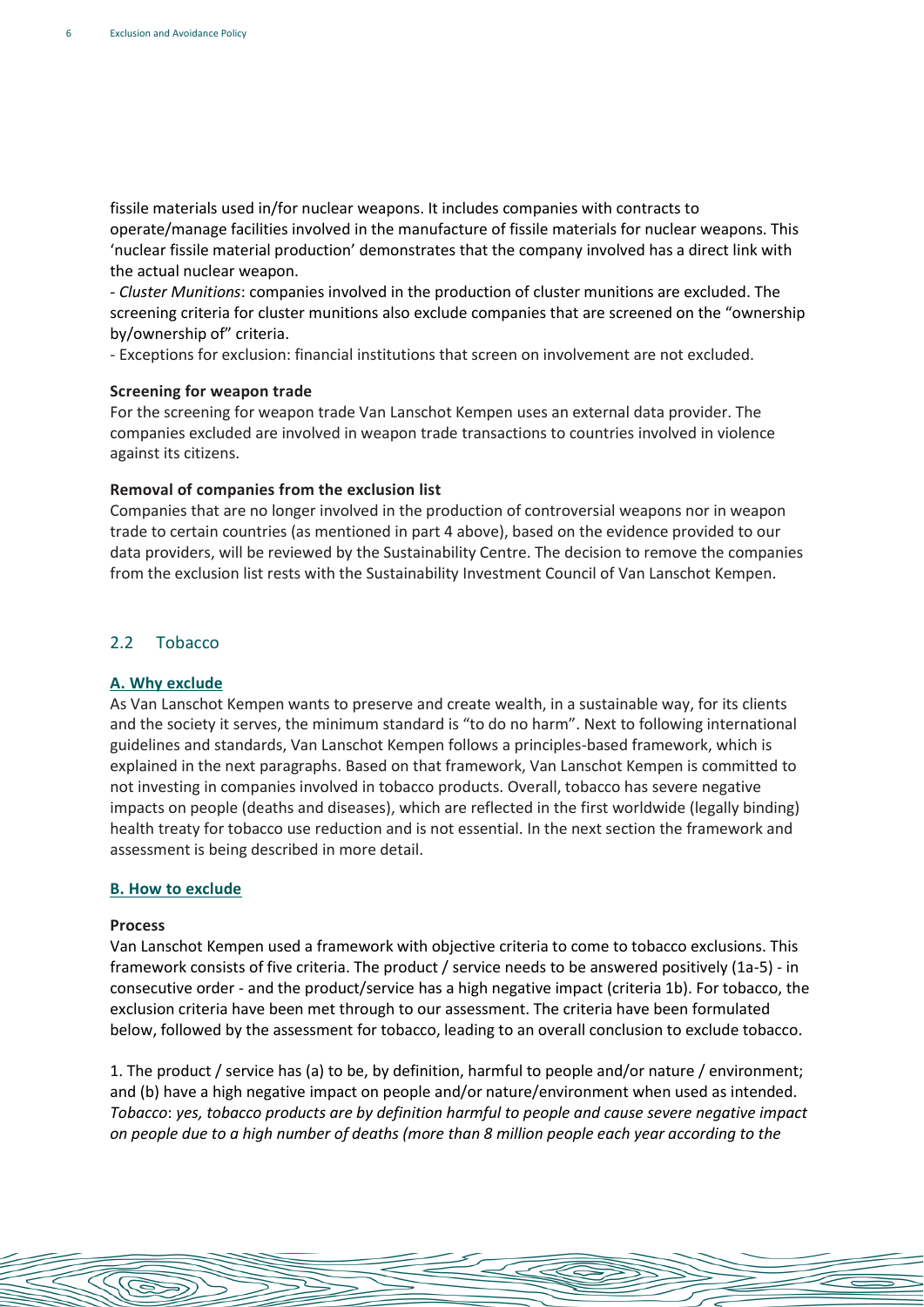*WHO<sup>4</sup> ), and diseases (tobacco use is one of the main risk factors for a number of chronic diseases, including cancer, lung diseases, and cardiovascular diseases).* 

If the product / service is by definition harmful for people and/or nature / environment and has a high or very high negative impact when used as intended, (1) then the following additional criteria (2- 5) need to be also answered with 'yes' to be considered for exclusion.

2. The product or service is not essential (no harmful effect if the product would no longer be there). *Tobacco: yes, the product is not essential.* 

3. There are international treaties / conventions that prohibit the use of the product / service or aim to significantly reduce the use of it.

*Tobacco: yes, there is the first worldwide (legally binding) health treaty for tobacco use reduction, called the WHO Framework Convention on Tobacco Control (WHO FCTC, 2005).*

4. Engagement with the company cannot change the situation towards the equivalent of nonharmful product/service (also considering innovation towards non-harmful products) - if used as intended.

*Tobacco: yes, no engagement possible on the product towards non-harmful (if used as intended).* 

5. The company is directly involved in the product or service via production / manufacturing (>0% revenues) or is significantly (>20% revenues) indirectly involved in the product or service from or via the distribution and/or sale (retailers, suppliers).

*Tobacco: yes for companies directly involved and indirectly involved (meeting the thresholds).*

#### <span id="page-6-0"></span>2.3 Climate related exclusions: coal mining and tar sands

#### **A. Why exclude**

As Van Lanschot Kempen is committed to preserving and create wealth, in a sustainable way, for its clients and the society it serves, the minimum standard is "to do no harm". Van Lanschot Kempen has assessed several activities which are likely to be detrimental to the transition towards a lowcarbon economy and to meeting the Paris Agreement goals. Within the transition, Van Lanschot Kempen believes that coal mining and tar sands have the most adverse impact on climate change and environment and can be substituted (oil and gas are still needed in the transition, albeit ideally in diminishing quantities). As part of its climate change policy, Van Lanschot Kempen is therefore committed to not investing in companies with most of their revenues coming from coal mining and/or tar sands. In the paragraphs below, Van Lanschot Kempen refers to these exclusions. The full climate change policy can be found on Van Lanschot Kempen's website.

#### **B. How to exclude**

### **Climate related exclusions**

Van Lanschot Kempen has formulated objectives for 2022 for all fund managers where it has influence. It will monitor the progress made and will annually review these objectives – as part of the climate change policy review – to assess if these objectives will need to be updated.

<sup>4</sup> [Tobacco \(who.int\).](https://www.who.int/news-room/fact-sheets/detail/tobacco)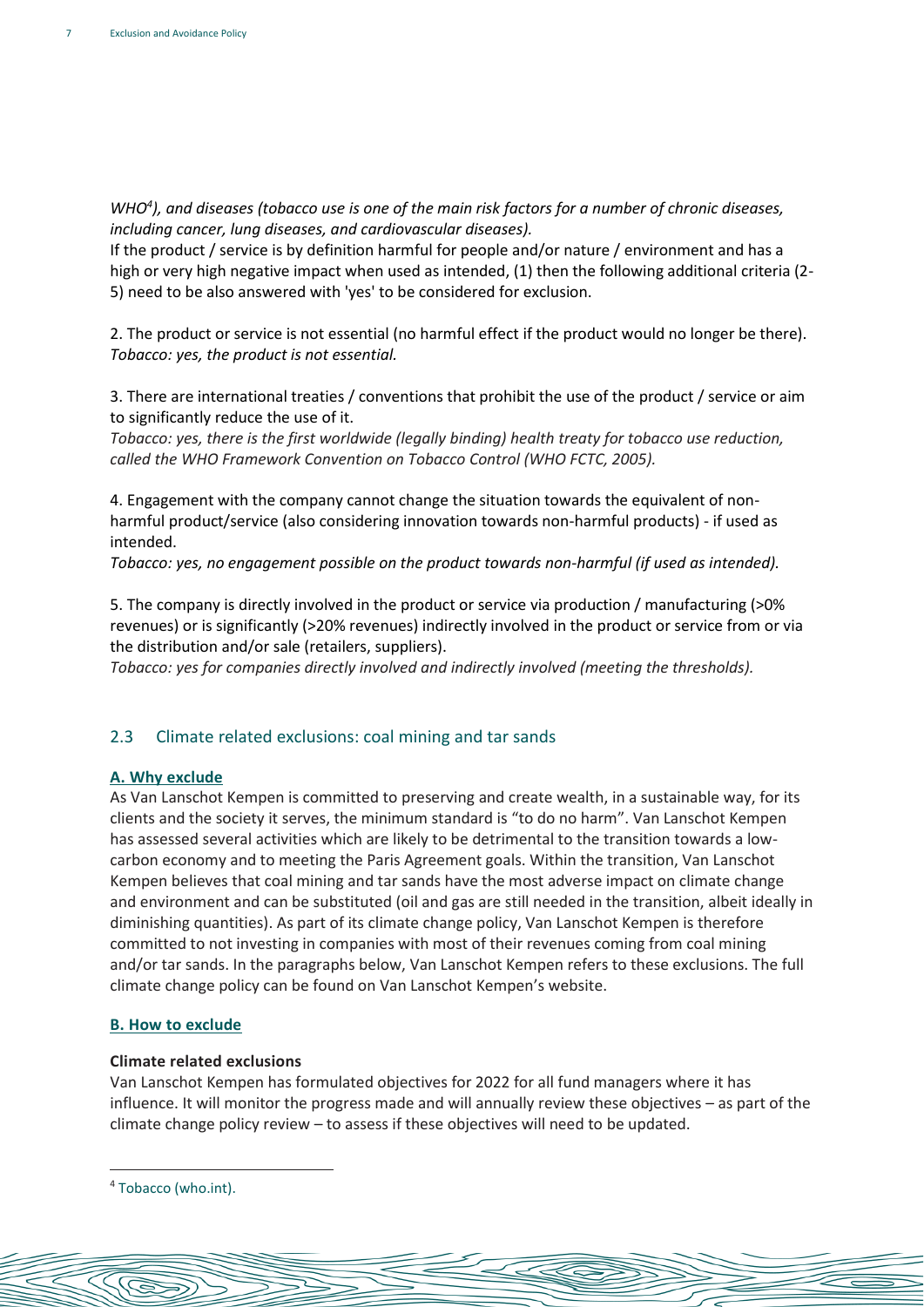#### **Coal exclusion**

By end 2022, Van Lanschot Kempen will not invest in pure coal players which obtain the majority of revenues from coal mining. Furthermore, Van Lanschot Kempen sees it as a positive approach if funds have policies to reduce their exposure to coal power generation.

#### **Tar sands exclusion**

By end 2022, Van Lanschot Kempen will not invest in companies which obtain the majority of revenues from tar sands. Furthermore, Van Lanschot Kempen sees it as a positive approach if funds have policies to reduce their Arctic oil/gas and/or shale oil/gas extraction.

#### <span id="page-7-0"></span>2.4 Government bond exclusions

#### **Why and how to exclude**

Van Lanschot Kempen wants to preserve and create wealth in a sustainable manner, for its clients and society. The minimum standard is "to do no harm". As a minimum, Van Lanschot Kempen does not want to be involved in countries that violate this, as indicated by sanctions. Additionally, countries which are involved in severe adverse human rights issues and not captured by sanctions will be avoided. As climate change is one of Van Lanschot Kempen's focus areas, it further only considers government bonds of countries which have ratified the Paris Agreement for investments. For the more sustainable investments, Van Lanschot Kempen only invests in governments bonds of countries which do not have adverse environmental impact (including climate change), do not have adverse human and labour rights issues and do not have weak governance/institutions.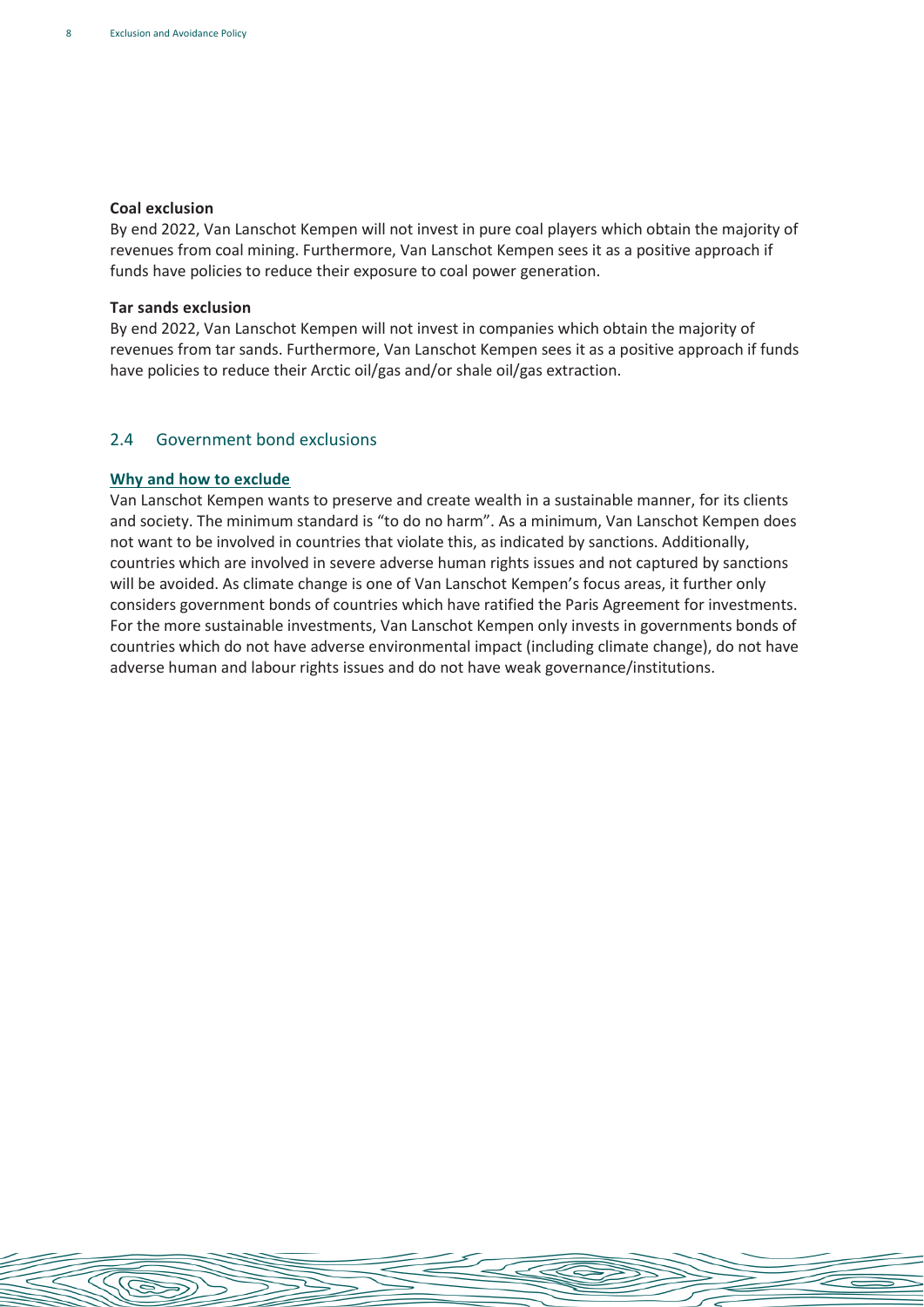## <span id="page-8-0"></span>3. Avoidance

#### <span id="page-8-1"></span>3.1 Why avoid

There are a number of companies that pose a significant reputational, financial or other risk for Van Lanschot Kempen's investments. This risk can be either from a reputational perspective or from an investment perspective. These are companies that structurally violate international conventions and standards and have demonstrated no improvement over the last years. The reason to include them on an Avoidance list is that investment in these companies pose a serious concern and Van Lanschot Kempen would like to raise awareness and to inform our fund managers, both internally and externally, about the possible material, financial and reputational risks of investing in these companies. Next to raising awareness, the aim of the Avoidance list is to avoid investment in these companies where possible.

The difference between exclusion and avoidance is that the exclusion list is *predominately based on products and services (sector level)*, whereas the avoidance list is *largely based on business conduct (company level)*.

#### <span id="page-8-2"></span>3.2 How to avoid

Van Lanschot Kempen's starting point is to perform due diligence and identify companies which have the most severe impact on society or environment, and which can be eligible for the Avoidance list. To do that, Van Lanschot Kempen assesses companies with the most severe and widespread controversies. The assessment is done in the following way.

All companies which have controversies with the highest negative impact (called 'MSCI ESG Red Flags' or 'Sustainalytics Controversy level 5') are identified. Van Lanschot Kempen performs the assessment using external data providers (MSCI ESG and Sustainalytics, as these are our main ESG research providers). Van Lanschot Kempen may additionally assess in more detail if the company is willing and able to solve the issue(s) and to prevent future issue(s). The criteria are set up in such a way that they cover both the ability and willingness of the company to change its negative impact. Furthermore, the criteria cover different aspects of the willingness of a company: its commitment, policies, implementation and reporting on the issue. The criteria are summarised below.

#### *Criteria*

- 1. **Leverage:** is Van Lanschot Kempen invested in a company and can it uses its leverage via engagement?
- 2. **Company involvement in controversy (***ability***):** how is the company involved (causing, contributing or linked to); and can the company resolve/remediate the controversy? Finally, is the company able to take measures to prevent similar controversies from happening in the future?
- **3. Company willingness**

3.1 **Governance**: is there a Board commitment to resolve the controversy? Has there been Board or management changes or other leadership changes since the incident? 3.2 **Mitigation efforts:** policy setting: did the company create / update policies, targets, etc. regarding the issue, and what is the quality of these policies?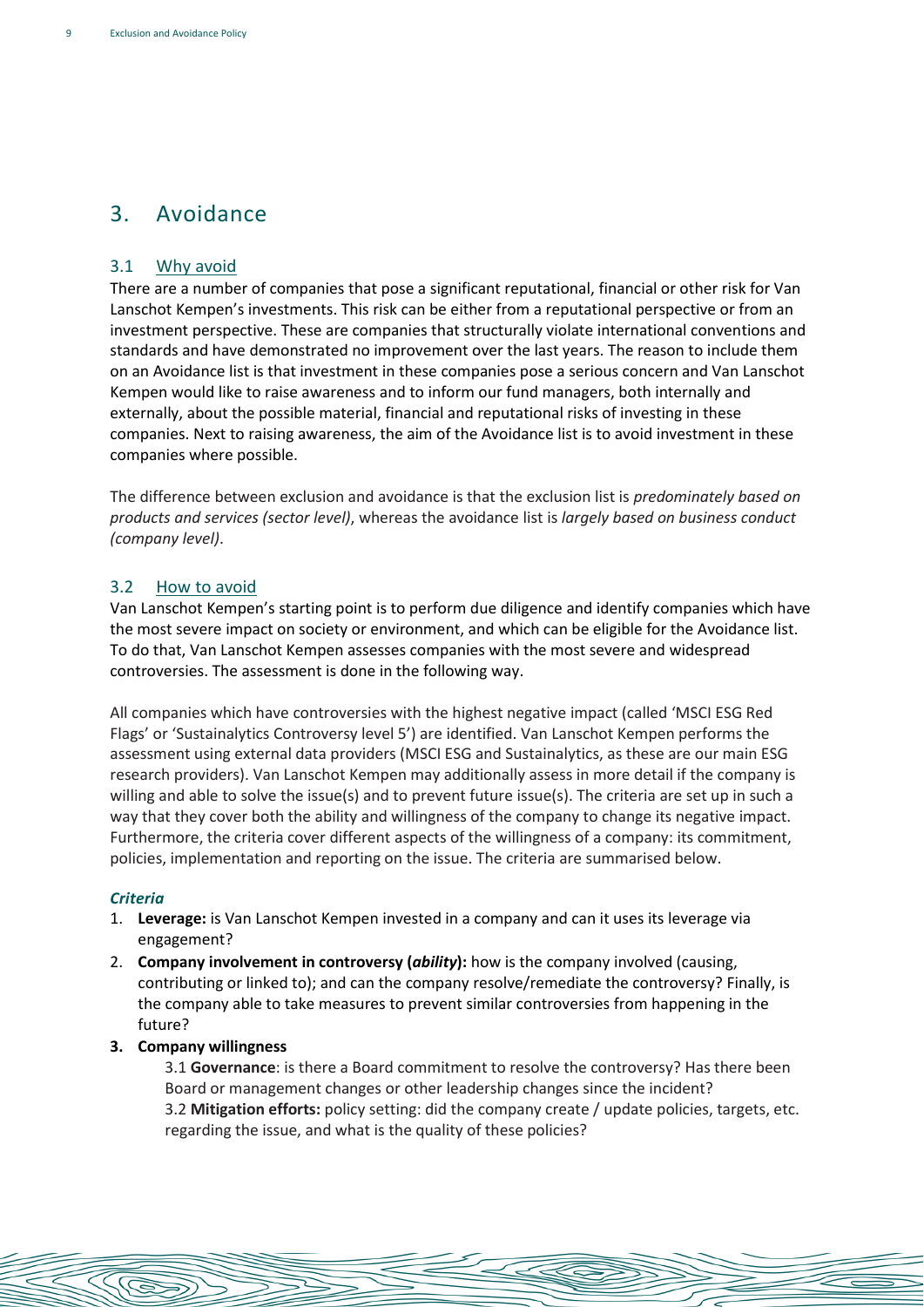$\widehat{\leqslant}$ 

3.3 **Mitigation efforts**: what is the implementation of policies mentioned in 3.2? Furthermore, we consider other indicators such as controversy outlook (positive, negative, neutral) and company ESG rating in this step.

3.4 **Disclosure / transparency**: does the company provide disclosures about the issue(s) and the progress on resolving it, and what is the quality of these disclosures?

- 4. **Controversy development:** history and remediation of the issue(s).
- 5. **Remediation:** status of the remediation of the controversy.

To reach a conclusion, for each (sub)-criteria in criteria 2-5, Van Lanschot Kempen assesses if the direction is positive, negative or neutral. Depending on the overall scoring, the company will or will not be added to the Avoidance list.

Companies are reassessed annually, and depending on the progress made, companies can be added or removed from the Avoidance list. Decision to remove or add companies rests with the Sustainability Investment Council of Van Lanschot Kempen.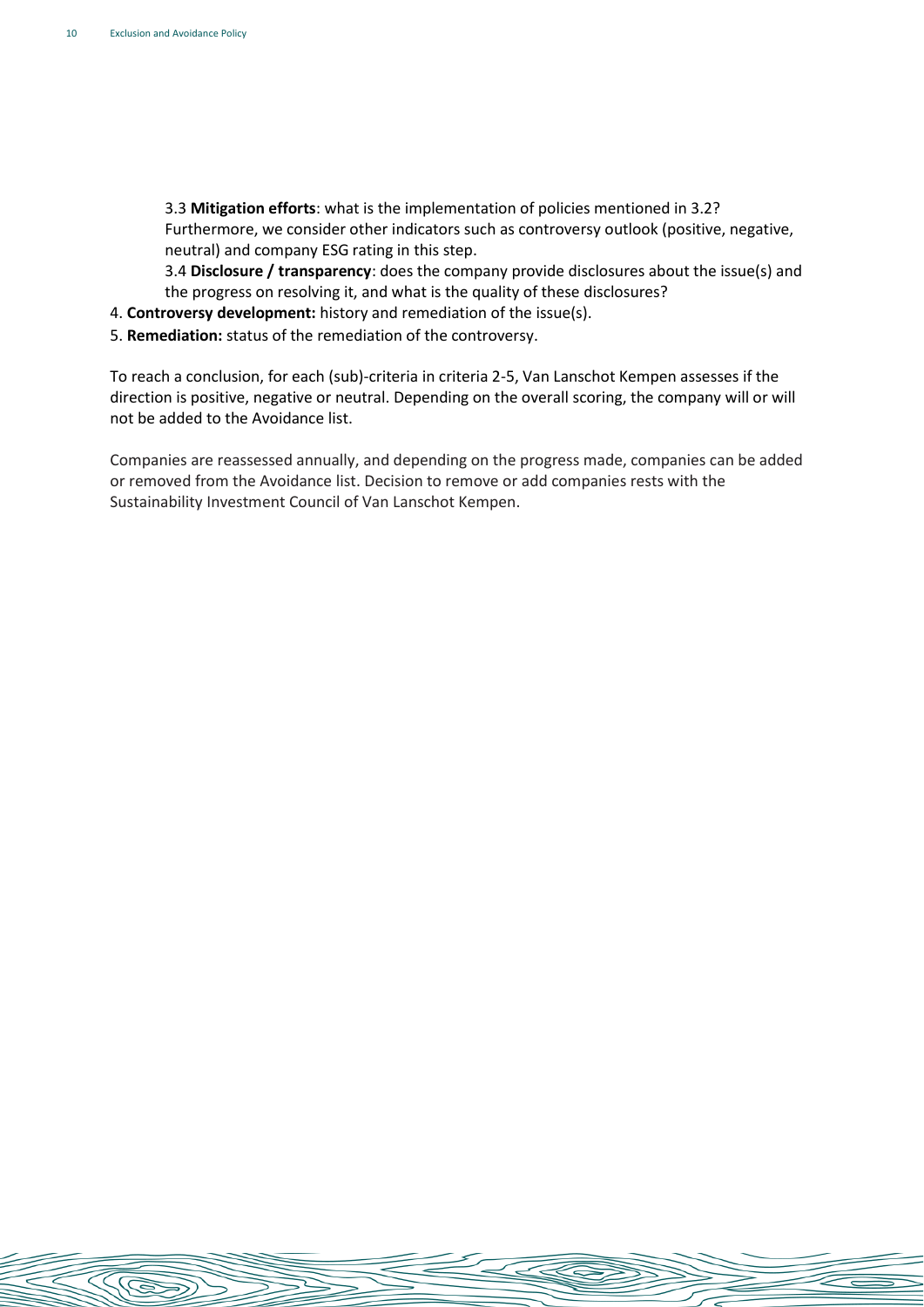# <span id="page-10-0"></span>4. Governance & Reporting

### <span id="page-10-1"></span>4.1 Governance

The Sustainability Centre sets the Exclusion and Avoidance lists. Van Lanschot Kempen's Sustainability Investment Council ("Council") approves the lists. The Council meets on a quarterly basis. The policy will be reviewed annually.

### <span id="page-10-2"></span>4.2 Reporting

 $\widehat{\leqslant$ 

After the lists are approved by the Council, the lists are publicly disclosed on the website.

The most recent exclusion and avoidance lists can be found here: [Responsible investment policies & publications | Kempen](https://www.kempen.com/en/asset-management/esg/policies-and-publications)